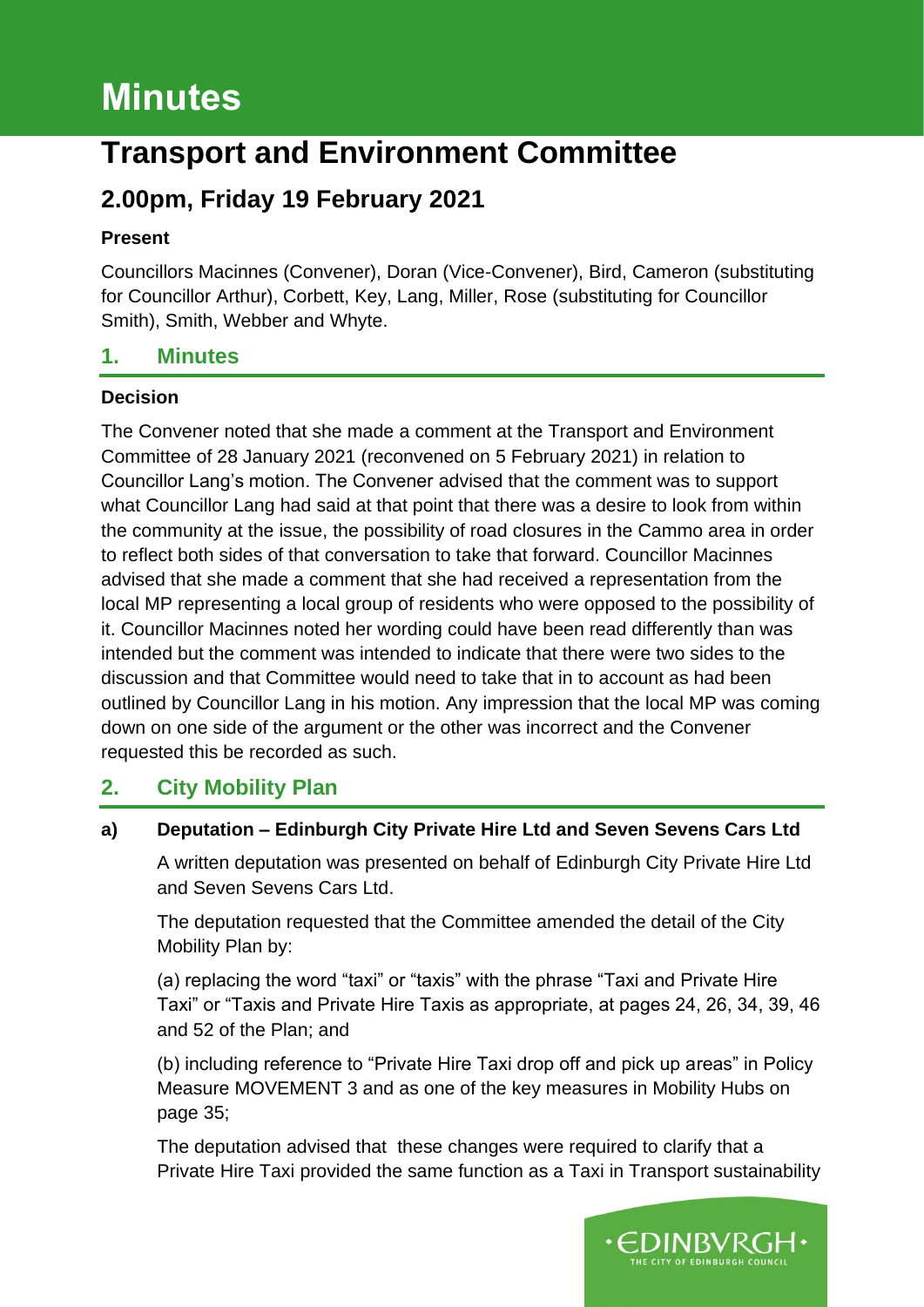terms. It ensured the Private Hire Taxi industry would have access to the same level of partnership working with the Council as other Taxis and ensured that both classes of vehicle description could contribute to the fulfilment of the Council's ongoing strategy of the City Mobility Plan 2030.

#### **b) Deputation – New Town and Broughton Community Council**

A written deputation was presented on behalf of New Town and Broughton Community Council

The deputation welcomed the City Mobility Plan (Plan). The deputation stated that, as always there were some areas where greater detail and clearer targets would be beneficial if only as a means of allowing the Council and others to monitor progress against the Plan. The lack of confirmed funding for much of the Plan raised significant concerns. Without the necessary investment it woud not be possible to deliver the modal changes anticipated in the Plan. The deputation provided comments to the earlier draft of the City Mobility Plan last year and provided additional comments.

#### **c) Deputation – Newington Hotels Group**

A written deputation was presented on behalf of Newington Hotels Group

The deputation was concerned with the potential impacts of 'eyesore' infrastructure on tourism. The deputation asked Committee to consider infrastructure changes which allowed the city to meet its zero carbon goals whilst not compromising on the unique character of Edinburgh.

#### **d) Deputation – Gilmerton Local Residents**

A written deputation was presented on behalf of Gilmerton Local Residents.

The deputation advised that, following the implementation of Safer Streets to Gilmerton Primary School on the 2nd of March 2020 a number of concerns had been voiced by teaching staff/Leadership team and also parents, residents and the pupils. The deputation set out their concerns and listed a number of measures to increase awareness in the area.

#### **e) Deputation – Gilmerton and Inch Community Council**

A written deputation was presented on behalf of Gilmerton and Inch Community Council.

The deputation was supporting the timed closure of Moredun Dykes Road in compliance with the Safe to Schools Scheme. The deputation noted that since inception this scheme had not worked in Moredun Dykes Road as the vehicular traffic either had no knowledge that the road was actually supposed to be closed at certain times of the day or they chose to ignore the fact. The deputation noted that signage was inadequate and that the double yellow lines that were planned for all the surrounding street corners were not installed. The deputation requested that this was rectified.

#### **f) Deputation – Gilmerton Primary Parent Council**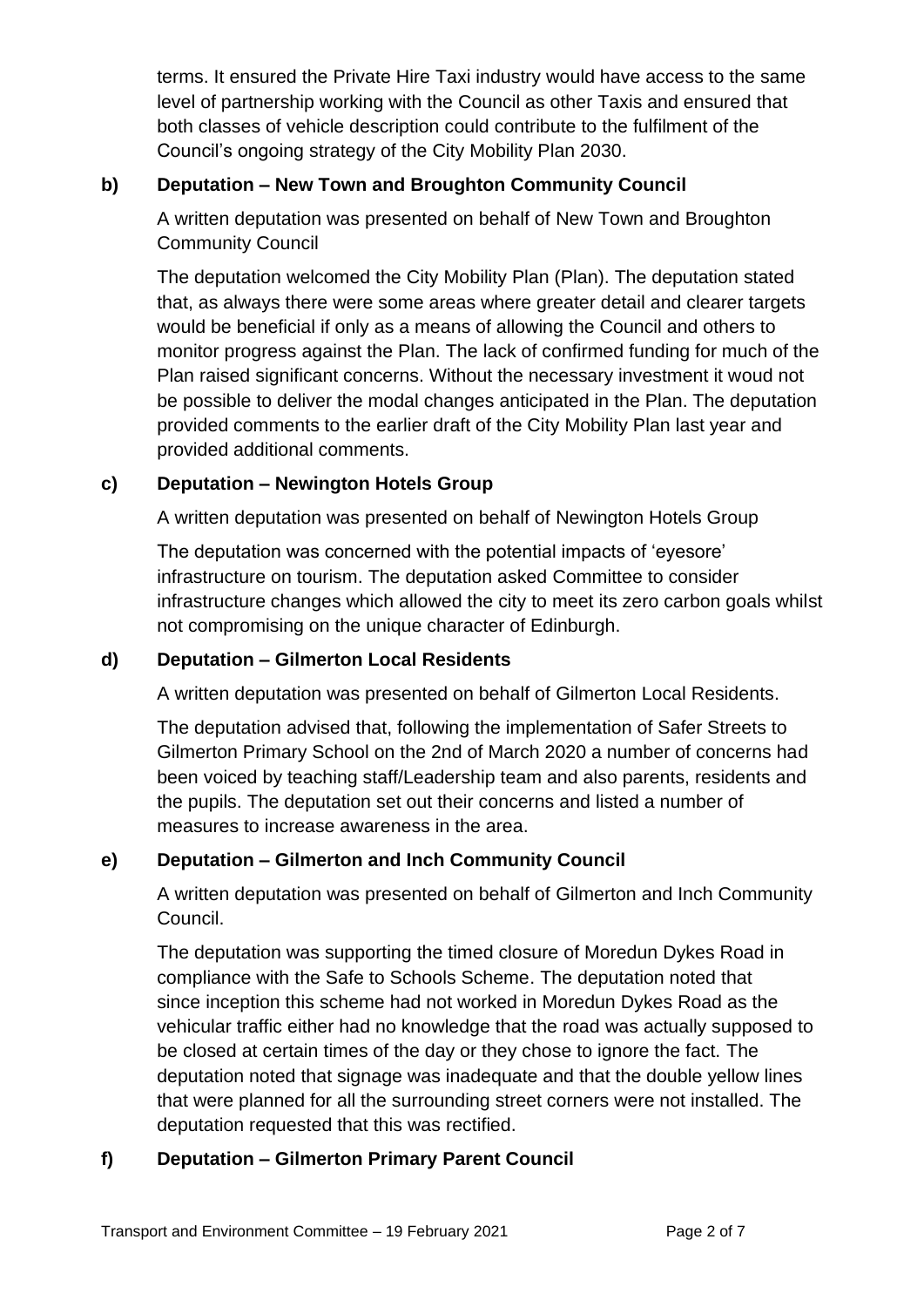A written deputation was presented on behalf of Gilmerton Primary Parent Council.

The deputation advised that, following several years of Parents, Guardians and Residents raising valid concerns about road safety on Moredun Dykes Road, an open meeting was held at Gilmerton Primary School on Monday 18th June 2018 from 5pm – 6.30pm, hosted by an Edinburgh City Council representative. The deputation sought proactive and early engagement from the relevant officials / parties concerned to discuss how matters could now be taken forward in a positive and constructive manner.

#### **g) Report by the Executive Director of Place**

The City Mobility Plan (CMP) and the associated Implementation Plan, which reflected the level of intervention needed to deliver a more sustainable, integrated, efficient, safe and inclusive transport system over the next 10 years was set out.

#### **Motion**

- 1) To note that engagement with key stakeholders, including the public, since 2018 had informed the final City Mobility Plan (CMP) which was presented for consideration.
- 2) To acknowledge that engagement on the Draft City Mobility Plan was undertaken in parallel with Choices for City Plan 2030, Edinburgh City Centre Transformation (ECCT) and a Low Emission Zone (LEZ) scheme during its earlier stages of development.
- 3) To approve the final CMP and associated Implementation Plan1.
- 4) To note that, subject to CMP approval, the 'Path to 2030' and the Implementation Plan would be reviewed once a more settled position was reached with respect to COVID-19 and that thereafter, the Implementation Plan would be reviewed every two years, or as circumstances required.
- 5) To note that the City Mobility Plan consultation highlighted support for continuing the conversation around the South Suburban Line for sustainable passenger rail travel.
- 6) To ask that Officers liaised with Transport Scotland and Network Rail, and reported to Committee within 2 cycles on the possibilities surrounding the South Suburban Line being considered for use.
- moved by Councillor Macinnes, seconded by Councillor Doran

In accordance with Standing Order 22(12), paragraphs 5 and 6 of the motion were accepted as an addendum to Amendment 1.

#### **Amendment 1**

Committee notes the report by the Executive Director of Place and replaces the recommendations with the following: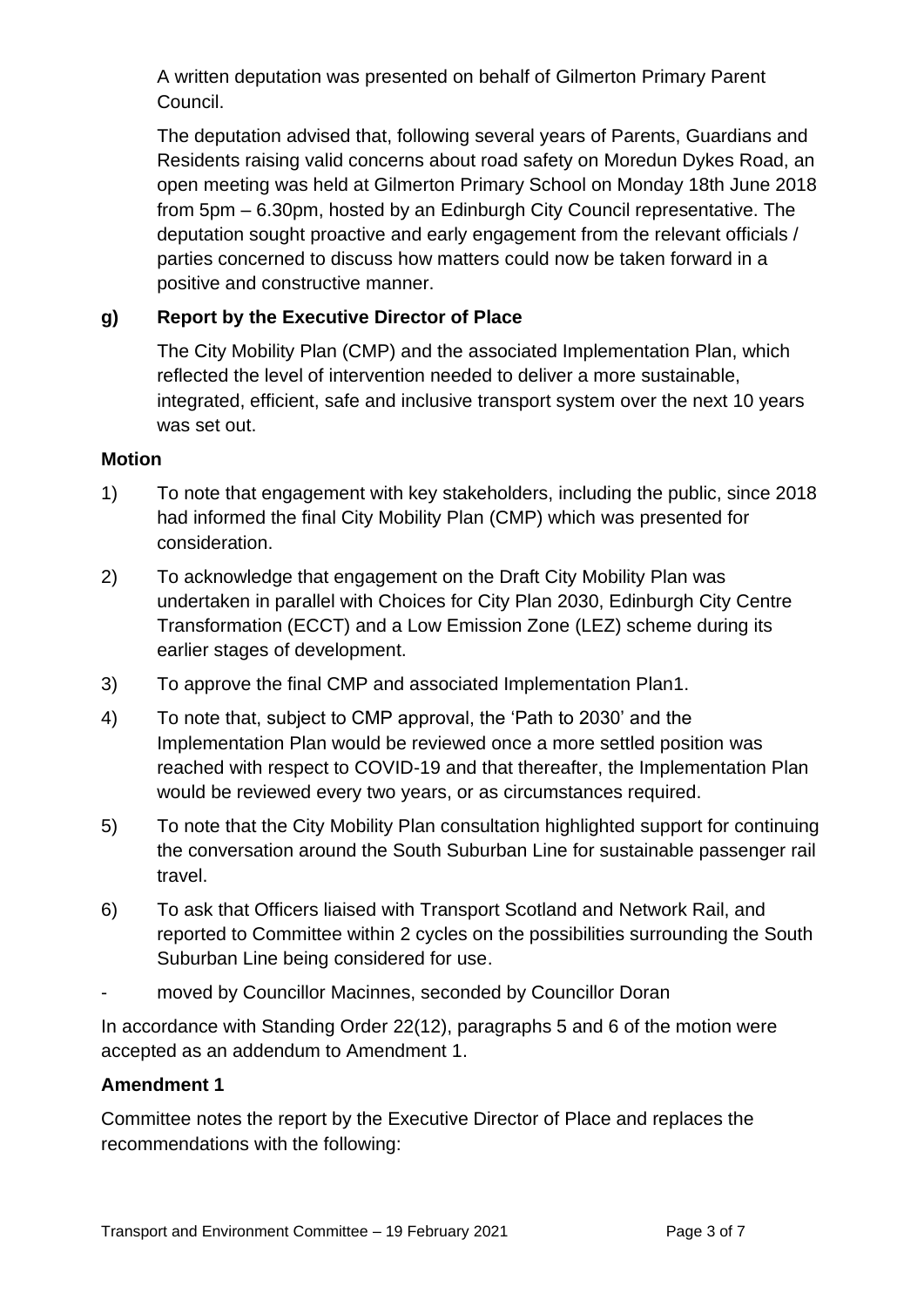- 1) To note that engagement with key stakeholders, including the public, since 2018 had informed the final City Mobility Plan (CMP) which was presented for consideration.
- 2) To note that engagement with the Council's key stakeholders to inform the City Mobility Plan (CMP) concluded in January 2020 having commenced in 2018 and was carried out predominantly alongside the Choices for City Plan 2030 and that the data and opinions presented were therefore all from the pre-Covid 19 era.
- 3) To further note that there was no evidence or research yet available as to how the city may recover post-Covid 19 in terms of commuting and working from home, accessing retail, accessing leisure, hospitality and tourism, all of which could dramatically contribute to shifts in travel patterns, congestion, commuter behaviour and use of public spaces and that greater opportunities to work from home would reduce the need to travel for work.
- 4) To regret that repeated calls from the Conservative Group for credible financial detail around CMP projects had gone unheeded, rendering the document little more than a 'wish list' lacking a robust path to delivery, with no ability to gauge costs and ultimately risk to the Council and the taxpayers we serve. To consider this particularly concerning given the unprecedented financial situation our city faces as we seek to recover from the pandemic. Therefore, to agree that all future projects must not only attract appropriate capital funding from Government but be able to pay for their running and maintenance costs with robust and post-Covid 19 relevant business cases.
- 5) To regrets that the objectives of the CMP were not backed by clear indications of expected or desired modal shift and modal space allocations and that, without this, it was impossible for citizens to assess whether the implications were acceptable in terms of restrictions and changes to their mobility and delivery services (both likely to be provided through electric vehicles within the lifetime of the CMP), the impact that a "to not through" policy for the City Centre might have in limiting their journey choices and damaging public transport , and the impact that the measures in the CMP might have in generating further "engineered" congestion. Therefore, to agree that the document could be supported without these being clearly set out.
- 6) To note the continued willingness of our city's residents and commuters to use sustainable travel methods with 69% and 82% using these means to get to work and education or for of 2 local journeys respectively; that Edinburgh had the lowest bus fares in Scotland; and that Lothian Buses' extensive network already provided an excellent service to areas of multiple deprivation. Therefore, to agree that there was an over emphasis on "poverty and inequality" in the report in suggesting a substantial redistributive shift in taxation and spending that was unaffordable to the Council and outwith the scope of its Transport powers. Therefore, to agree that this was a matter for Government as it would require further debate, budgeting and decision making at a national level.
- 7) To acknowledge that the CMP was inextricably linked to the City Plan 2030 and must, therefore, sit within it in order to support and create further efficiencies in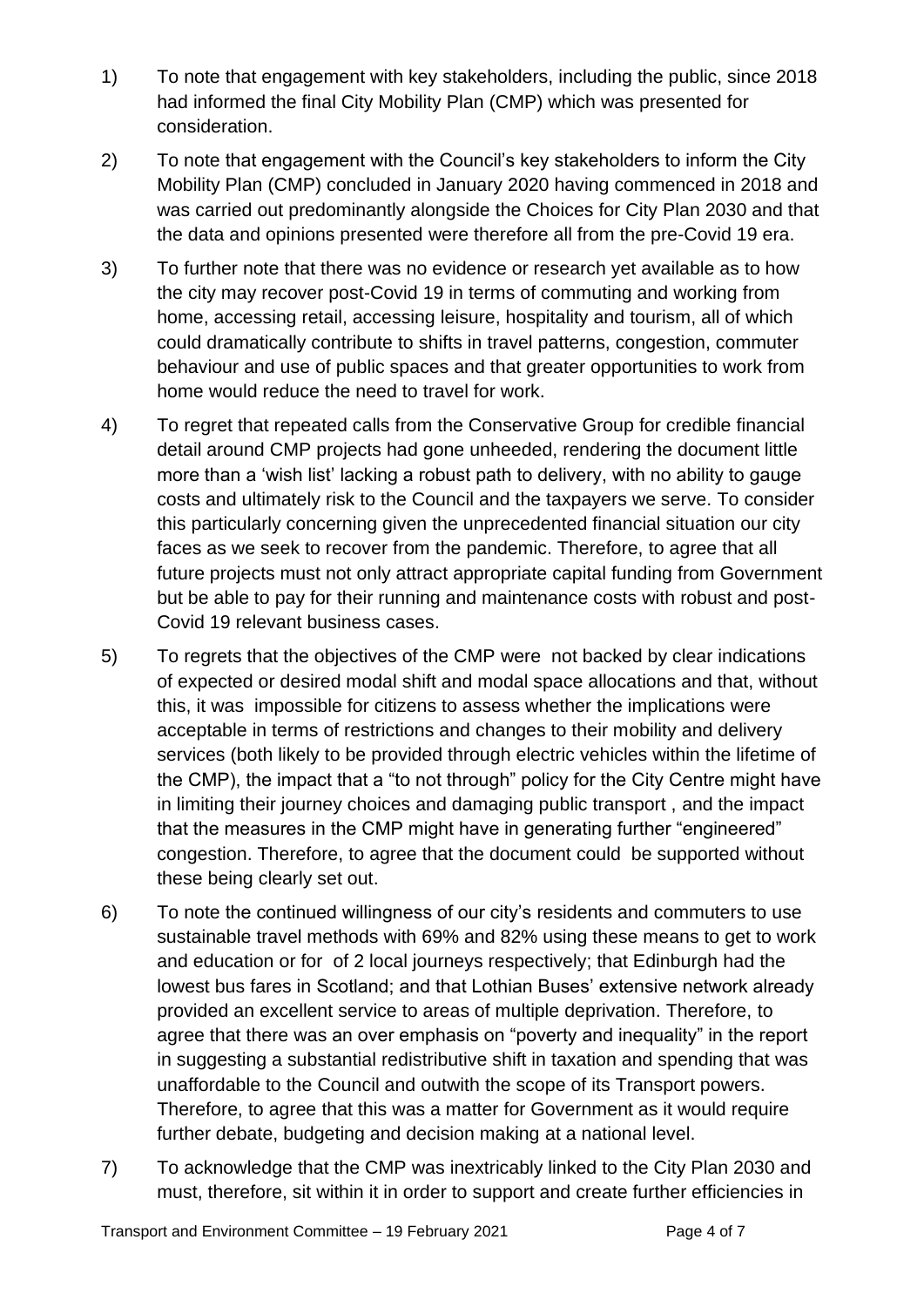Senior Officer effectiveness, avoid duplication, and streamline governance. This would make the Council's spatial strategy clearer and more coherent and reduce the risk of contradiction within the Council.

- 8) To note with concern that many of the previous SfP schemes classified as unworkable have been transferred to Places for Everyone as outlined in 4.15 of the report.
- 9) To agree to migrate the CMP to be a subsidiary component to the City Plan 2030 in order to provide the time needed to re-assess the changing city landscape, amend our post-covid priorities accordingly and provide the crucial financial detail needed for Councillors to make costed, evidence-based decisions and provide best-value for public funds as a result of revised version of City Plan 2030.
- 10) To Include private hire taxis along with taxis as part of the public transport offering of the city
- moved by Councillor Webber, seconded by Councillor Whyte

#### **Amendment 2**

Delete 1.1.3 and 1.1.4 and insert:

- 1) To note that engagement with key stakeholders, including the public, since 2018 had informed the final City Mobility Plan (CMP) which was presented for consideration.
- 2) To acknowledge that engagement on the Draft City Mobility Plan was undertaken in parallel with Choices for City Plan 2030, Edinburgh City Centre Transformation (ECCT) and a Low Emission Zone (LEZ) scheme during its earlier stages of development.
- 3) To welcome the broad vision and three overarching objectives set out in the mobility plan but believed the plan could be improved through:
	- 3.1) SMART measures and targets to clearly determine success.
	- 3.2) an additional section setting out the broad estimated financial requirements and resource implications given the plan was to be delivered at a time of strained council budgets.
	- 3.3) a clearer sense of prioritisation between the 49 different policy measures given available resources may mean choices may have to made.
	- 3.4) a clear timetabled delivery plan for at least the next two years.
	- 3.5) a firm commitment to both the south suburban rail line and Dalmeny chord as a way of increasing city rail capacity.

3.6) a stronger ambition to expand existing and create new transport hubs, rather than the stated policy to just 'investigate opportunities.

4) To therefore agree to continue approval of the overall plan until these additional details were provided and amendments made.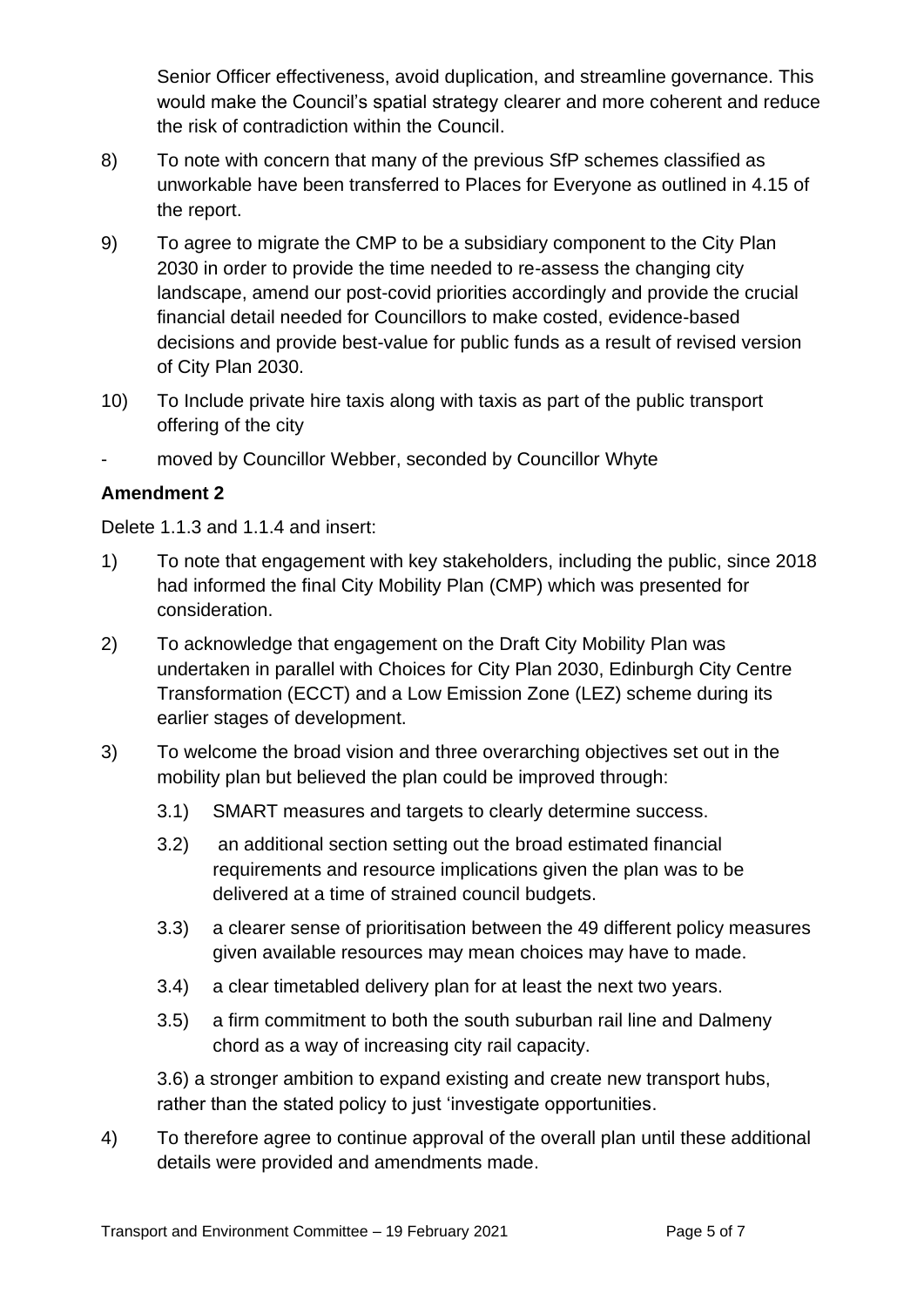moved by Councillor Lang, seconded by Councillor Rose

#### **Amendment 3**

- 1) To note that engagement with key stakeholders, including the public, since 2018 had informed the final City Mobility Plan (CMP) which was presented for consideration.
- 2) To acknowledge that engagement on the Draft City Mobility Plan was undertaken in parallel with Choices for City Plan 2030, Edinburgh City Centre Transformation (ECCT) and a Low Emission Zone (LEZ) scheme during its earlier stages of development.
- 3) To approve the final CMP and associated Implementation Plan1.
- 4) To note that, subject to CMP approval, the 'Path to 2030' and the Implementation Plan would be reviewed once a more settled position was reached with respect to COVID-19 and that thereafter, the Implementation Plan would be reviewed every two years, or as circumstances required.
- 5) To note that the City Mobility Plan consultation highlighted support for continuing the conversation around the South Suburban Line for sustainable passenger rail travel.
- 6) To ask that Officers liaised with Transport Scotland and Network Rail, and reported to Committee within 2 cycles on the possibilities surrounding the South Suburban Line being considered for use.7) To call for officers to reflect development of national transport strategy and priorities at the first major review of the City Mobility Plan.
- moved by Councillor Miller, seconded by Councillor Corbett

In accordance with Standing Order 22(12), Amendment 3 was accepted as an addendum to the motion.

#### **Voting**

The voting was as follows:

| For the motion (as adjusted) | - 7 votes |
|------------------------------|-----------|
| For Amendment 1              | - 3 votes |
| For Amendment 2              | - 1 vote  |

(For the motion (as adjusted) – Councillors Bird, Cameron, Corbett, Doran, Key, Macinnes and Miller For Amendment 1 – Councillors Rose, Webber and Whyte For Amendment 2 – Councillor Lang)

#### **Decision**

To approve the following adjusted motion by Councillor Macinnes:

1) To note that engagement with key stakeholders, including the public, since 2018 had informed the final City Mobility Plan (CMP) which was presented for consideration.